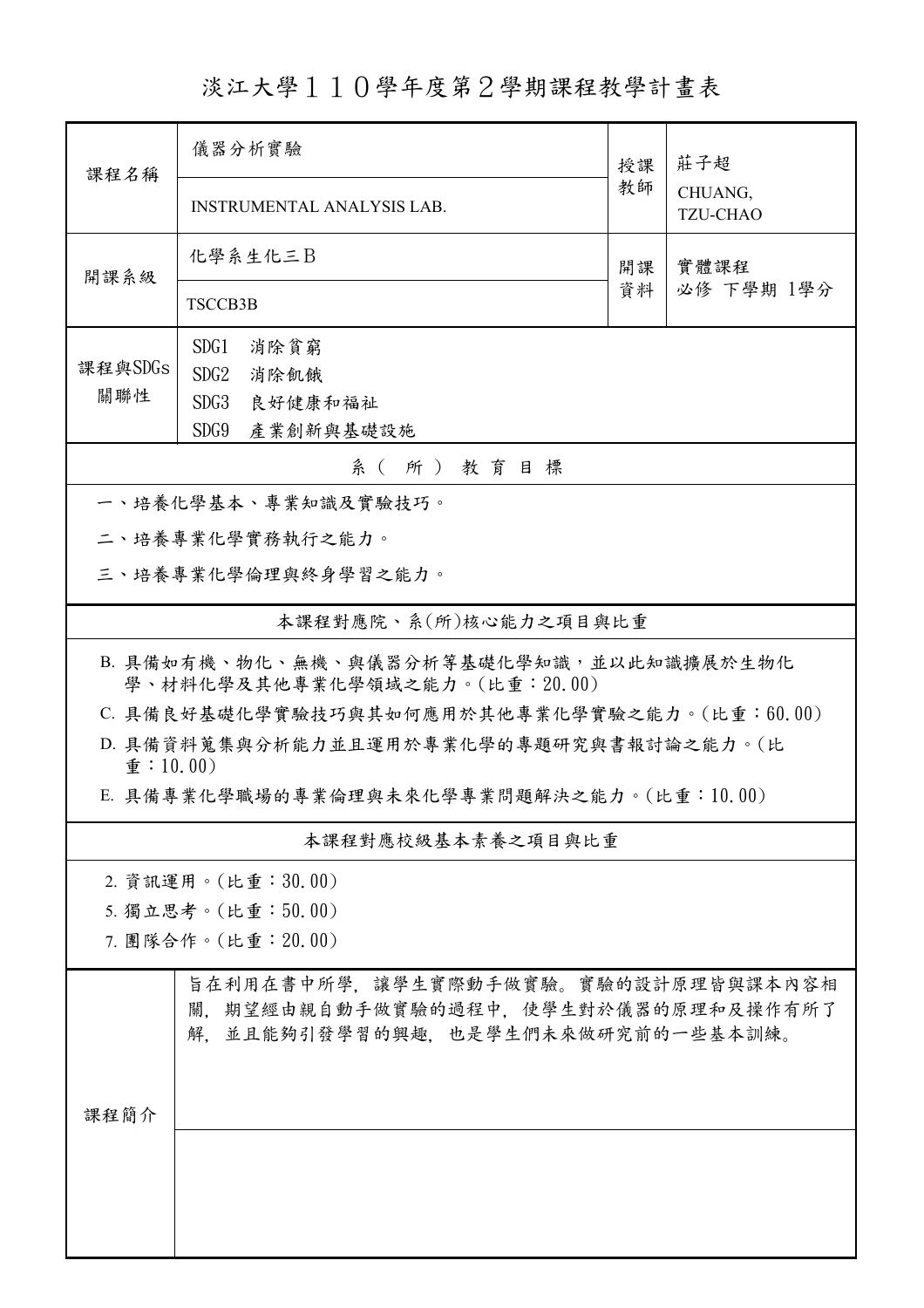|                                                                           |                            | This curriculum is to cover the major principle of instrumental analysis that<br>the students learned from the lecture, and allow students to experiment the<br>essence of instrumental analysis in the first hand. This class is to provide<br>the basic training to meet the future challenge from research and work<br>places. |                                |                                                                                                                                        |                                            |  |  |
|---------------------------------------------------------------------------|----------------------------|-----------------------------------------------------------------------------------------------------------------------------------------------------------------------------------------------------------------------------------------------------------------------------------------------------------------------------------|--------------------------------|----------------------------------------------------------------------------------------------------------------------------------------|--------------------------------------------|--|--|
| 本課程教學目標與認知、情意、技能目標之對應                                                     |                            |                                                                                                                                                                                                                                                                                                                                   |                                |                                                                                                                                        |                                            |  |  |
| 將課程教學目標分別對應「認知 (Cognitive)」、「情意 (Affective)」與「技能(Psychomotor)」<br>的各目標類型。 |                            |                                                                                                                                                                                                                                                                                                                                   |                                |                                                                                                                                        |                                            |  |  |
|                                                                           |                            |                                                                                                                                                                                                                                                                                                                                   |                                |                                                                                                                                        |                                            |  |  |
|                                                                           |                            |                                                                                                                                                                                                                                                                                                                                   |                                | 一、認知(Cognitive):著重在該科目的事實、概念、程序、後設認知等各類知識之學習。<br>二、情意(Affective):著重在該科目的興趣、倫理、態度、信念、價值觀等之學習。<br>三、技能(Psychomotor):著重在該科目的肢體動作或技術操作之學習。 |                                            |  |  |
|                                                                           |                            |                                                                                                                                                                                                                                                                                                                                   |                                |                                                                                                                                        |                                            |  |  |
| 序<br>號                                                                    |                            | 教學目標(中文)                                                                                                                                                                                                                                                                                                                          |                                | 教學目標(英文)                                                                                                                               |                                            |  |  |
| $\mathbf{1}$                                                              |                            | 1培養團隊合作的精神與能力。                                                                                                                                                                                                                                                                                                                    |                                | 1 To cultivate the students' spirit and ability of<br>team-work.                                                                       |                                            |  |  |
| $\mathcal{D}_{\mathcal{L}}$                                               |                            | 2培養學生思考邏輯                                                                                                                                                                                                                                                                                                                         |                                | 2 To cultivate the students' ability of logical<br>thinking.                                                                           |                                            |  |  |
|                                                                           | 問題的基本能力                    | 3 3培養發現問題、分析問題並解決                                                                                                                                                                                                                                                                                                                 |                                | 3 To cultivate the students' basic ability of<br>discovering, analyzing, and solving problems.                                         |                                            |  |  |
|                                                                           |                            |                                                                                                                                                                                                                                                                                                                                   |                                | 教學目標之目標類型、核心能力、基本素養教學方法與評量方式                                                                                                           |                                            |  |  |
| 序<br>號                                                                    | 目標類型                       | 院、系 $(\text{m})$<br>核心能力                                                                                                                                                                                                                                                                                                          | 校級<br>基本素養                     | 教學方法                                                                                                                                   | 評量方式                                       |  |  |
| 1                                                                         | 情意                         | <b>BCDE</b>                                                                                                                                                                                                                                                                                                                       | 257                            | 講述、討論、實作                                                                                                                               | 測驗、作業、討論(含<br>課堂、線上)、實<br>作、報告(含口頭、書<br>面) |  |  |
| $\overline{2}$                                                            | 技能                         | <b>BCDE</b>                                                                                                                                                                                                                                                                                                                       | 257                            | 講述、討論、實作                                                                                                                               | 測驗、作業、討論(含<br>課堂、線上)、實<br>作、報告(含口頭、書<br>面) |  |  |
| 3                                                                         | 認知                         | <b>BCDE</b>                                                                                                                                                                                                                                                                                                                       | 257                            | 講述、討論、實作                                                                                                                               | 測驗、作業、討論(含<br>課堂、線上)、實<br>作、報告(含口頭、書<br>面) |  |  |
|                                                                           |                            |                                                                                                                                                                                                                                                                                                                                   |                                | 授課進度表                                                                                                                                  |                                            |  |  |
| 週<br>次                                                                    | 日期起訖                       |                                                                                                                                                                                                                                                                                                                                   |                                | 內 容 (Subject/Topics)                                                                                                                   | 備註                                         |  |  |
|                                                                           | $111/02/21$ ~<br>111/02/25 | 規則說明                                                                                                                                                                                                                                                                                                                              | 實驗check in (分組、儀器清點、實驗室清理),實驗室 |                                                                                                                                        |                                            |  |  |
| $\overline{2}$                                                            | $111/02/28$ ~<br>111/03/04 | 實驗課程講解                                                                                                                                                                                                                                                                                                                            |                                |                                                                                                                                        |                                            |  |  |
| 3                                                                         | $111/03/07$ ~<br>111/03/11 | 實驗一 Determination of Iron by AA in<br>Vitamin-Mineral tables.                                                                                                                                                                                                                                                                     |                                |                                                                                                                                        |                                            |  |  |
| 4                                                                         | $111/03/14$ ~<br>111/03/18 | 各組實驗上台報告                                                                                                                                                                                                                                                                                                                          |                                |                                                                                                                                        |                                            |  |  |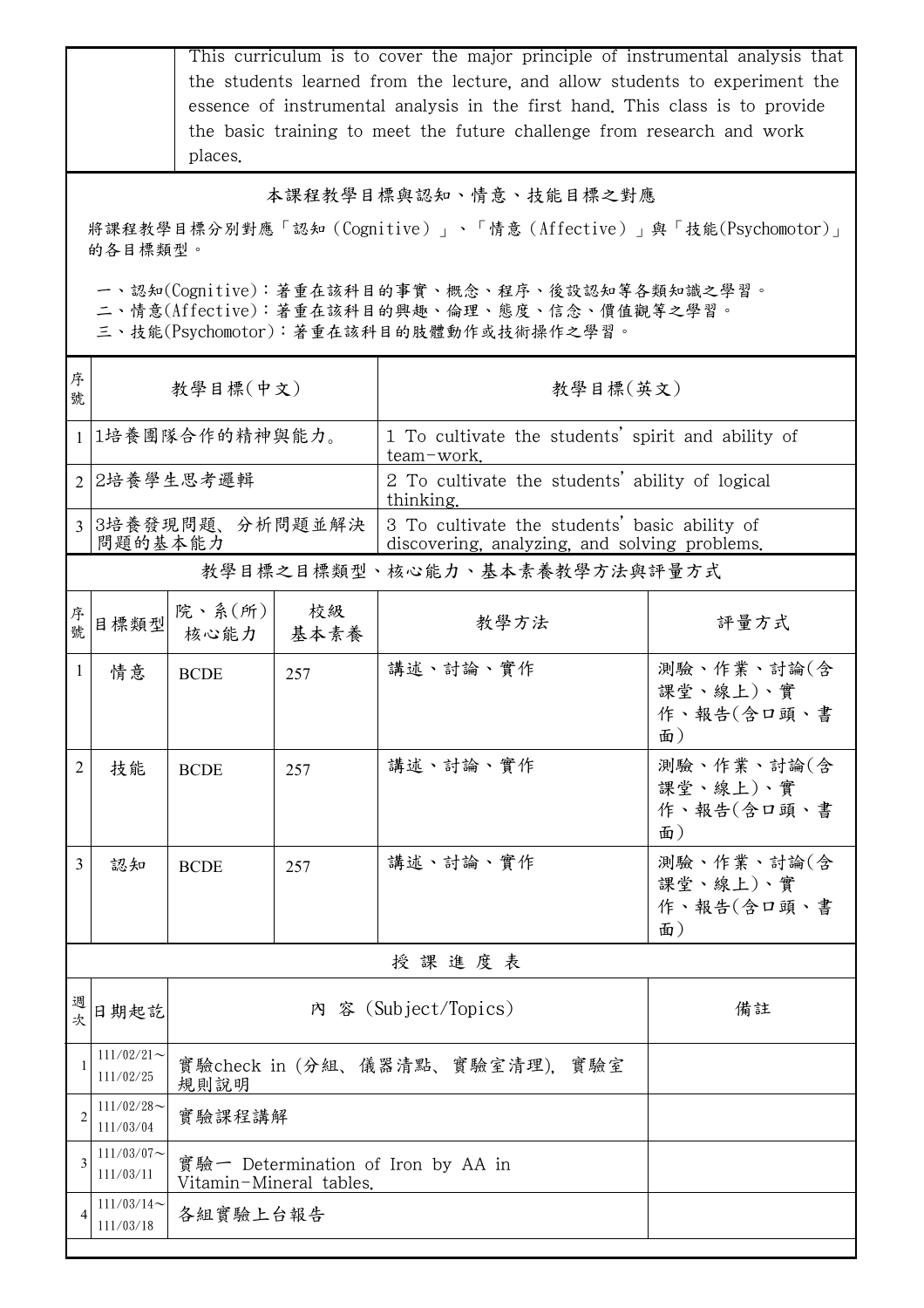|                                                                                                            | $111/03/21$ ~<br>111/03/25 | 實驗二 (I) the vinyl acetate content of packaging<br>film-a quantitative IR experiment.(II)IR determination<br>of a mixture of Xylene isomers. |  |  |  |
|------------------------------------------------------------------------------------------------------------|----------------------------|---------------------------------------------------------------------------------------------------------------------------------------------|--|--|--|
| 6                                                                                                          | $111/03/28$ ~<br>111/04/01 | 實驗三 Determination of phosphorus in detergents<br>with $E-390$ spectrometer                                                                  |  |  |  |
|                                                                                                            | 111/04/04<br>111/04/08     | 清明節                                                                                                                                         |  |  |  |
|                                                                                                            | $111/04/11$ ~<br>111/04/15 | 實驗四 Determination of alcohol content of a beer<br>$sample(GC-FID)$                                                                          |  |  |  |
| $\mathbf Q$                                                                                                | $111/04/18$ ~<br>111/04/22 | 實驗五Improved method of extraction and<br>high-performance liquid chromatographic separation<br>of ganoderic acids from ganoderma lucidum.    |  |  |  |
| 10                                                                                                         | $111/04/25$ ~<br>111/04/29 | 期中考試週                                                                                                                                       |  |  |  |
| 11                                                                                                         | $111/05/02$ ~<br>111/05/06 | 實驗六Using cyclic voltammetry and molecular<br>modeling to determine substituent effects in the<br>one-electron reduction of benzoquinones.   |  |  |  |
| 12                                                                                                         | $111/05/09$ ~<br>111/05/13 | 實驗七 The analysis of nitrite in drinking water by<br>flow injection analysis. (FIA-UV/VIS detector)                                          |  |  |  |
| 13                                                                                                         | $111/05/16$ ~<br>111/05/20 | 實驗八 電位測定法之應用-沉澱滴定及銀之錯合離子滴<br>定。                                                                                                             |  |  |  |
| 14                                                                                                         | $111/05/23$ ~<br>111/05/27 | 實驗實機操作考                                                                                                                                     |  |  |  |
| 15                                                                                                         | $111/05/30$ ~<br>111/06/03 | 綜合性實機操作定性定量分析應用考                                                                                                                            |  |  |  |
| 16                                                                                                         | $111/06/06$ ~<br>111/06/10 | 實驗補做週                                                                                                                                       |  |  |  |
| 17                                                                                                         | $111/06/13$ ~<br>111/06/17 | 實驗check out (儀器清點實驗室清理) 、實驗期末考                                                                                                              |  |  |  |
| 18                                                                                                         | $111/06/20$ ~<br>111/06/24 | 期末考試週                                                                                                                                       |  |  |  |
| 修課應<br>注意事項                                                                                                |                            | 其他修課應注意事項:<br>1.詳讀實驗室安全規則。<br>2.上課前應自行準備全罩式護目鏡、活性碳口罩、實驗衣、手套、長褲、可全包<br>覆腳部的鞋子及攜帶實驗本。<br>3.已修習大一和大二實驗課程                                       |  |  |  |
| 教學設備                                                                                                       |                            | 電腦、其它(化學儀器)                                                                                                                                 |  |  |  |
| 教科書與<br>教材                                                                                                 |                            | Robert E. Van Atta, Ph.D."Instrumental methods of Analysis for Loboratory<br>Tech."                                                         |  |  |  |
|                                                                                                            | 參考文獻                       | 1.HOLLER, SKOOG, CROUCH, "Principles of Instrumental Analysis"<br>2.HOLLER, SKOOG, CROUCH, WEST, "Fundamentals of Analytical chemistry"     |  |  |  |
|                                                                                                            | 批改作業<br>篇數                 | 篇(本欄位僅適用於所授課程需批改作業之課程教師填寫)<br>20                                                                                                            |  |  |  |
| $\%$<br>◆出席率:<br>◆平時評量: 25.0 % ◆期中評量:<br>$\%$<br>學期成績<br>◆期末評量: 35.0 %<br>計算方式<br>◆其他〈(預報和結報和上台報告)〉:40.0 % |                            |                                                                                                                                             |  |  |  |